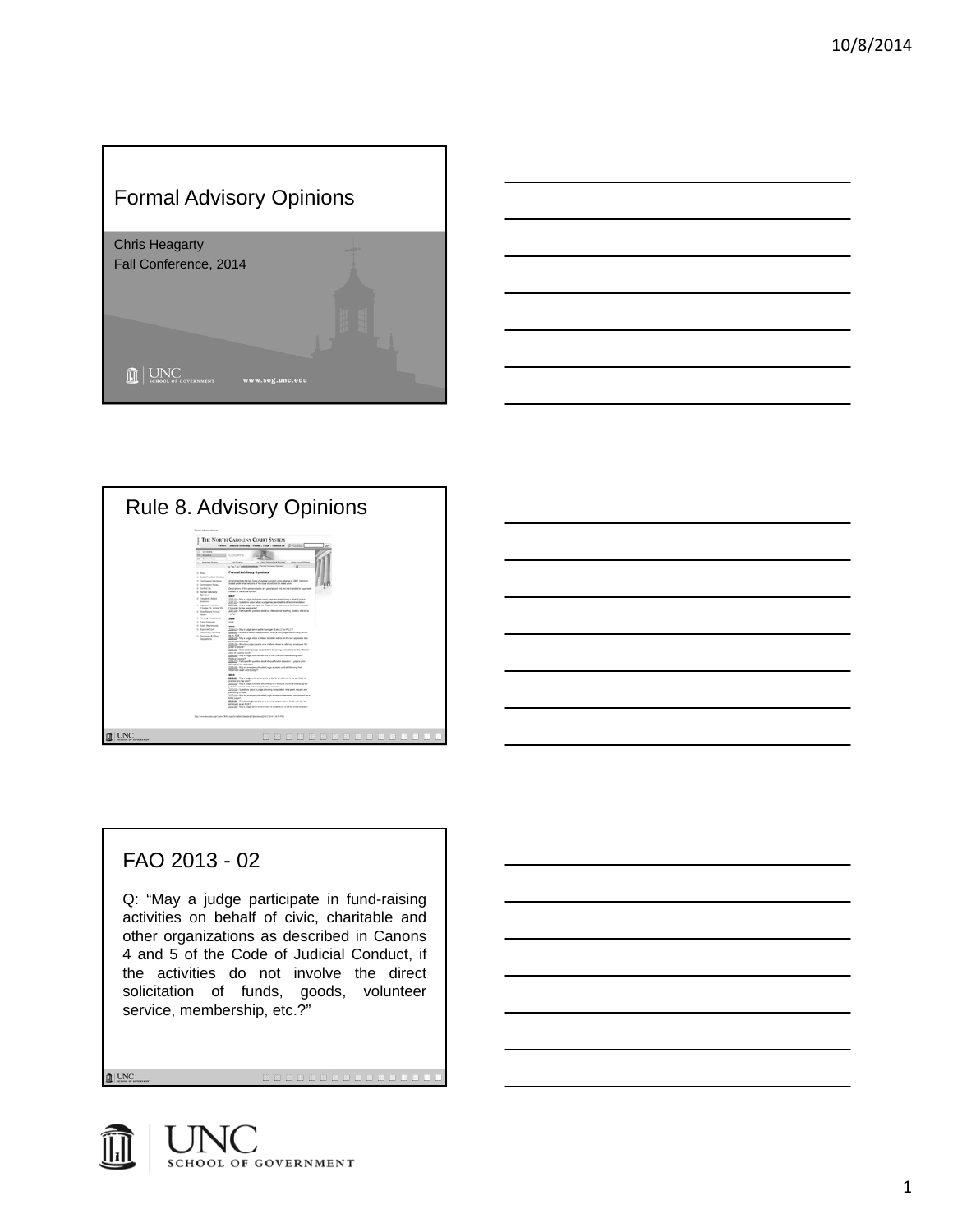### FAO 2013-02

A: "…a judge may participate in activities related to fund-raising which do not utilize the esteem of the judge's office to further the interests of the entity, present an element of coercion, interfere with the performance of the judge's judicial duties, nor reflect adversely upon the judge's independence, integrity, and impartiality."

## FAO 2013-02

• A judge "may not actively assist such an organization in raising funds."

– Canon 4C, Canon 5B(2)

• A judge should not lend the prestige of the judge's office to advance the private interest of others orally or in writing.

– Canon 2B

 $\mathbf{R}$  | UNC

 $\mathbf{R}$  UNC

• A judge's participation in civic and charitable activity may not call into question the independence, integrity and impartiality of the judge or the judiciary as a whole. – Canon1, Canon 2A

## FAO 2013-02

• A judge may participate in charitable and civic fundraising activity, which does not involve any solicitation of funds, goods, volunteer service, membership, etc., provided:

– The judge's participation is not publicized and his or her identity is not noted;

– The judge's participation is not likely to encourage others to participate nor reasonably be perceived as coercive by others (i.e. participation for fear of offending the judge);

- The judge's participation does not cast reasonable doubt on his or her ability to perform judicial duties impartially;
- Participation in charitable and fund-raising activities should be tasteful and observe appropriate community standards.

 $\mathbb{R}$  | UNC

**SCHOOL OF GOVERNMENT**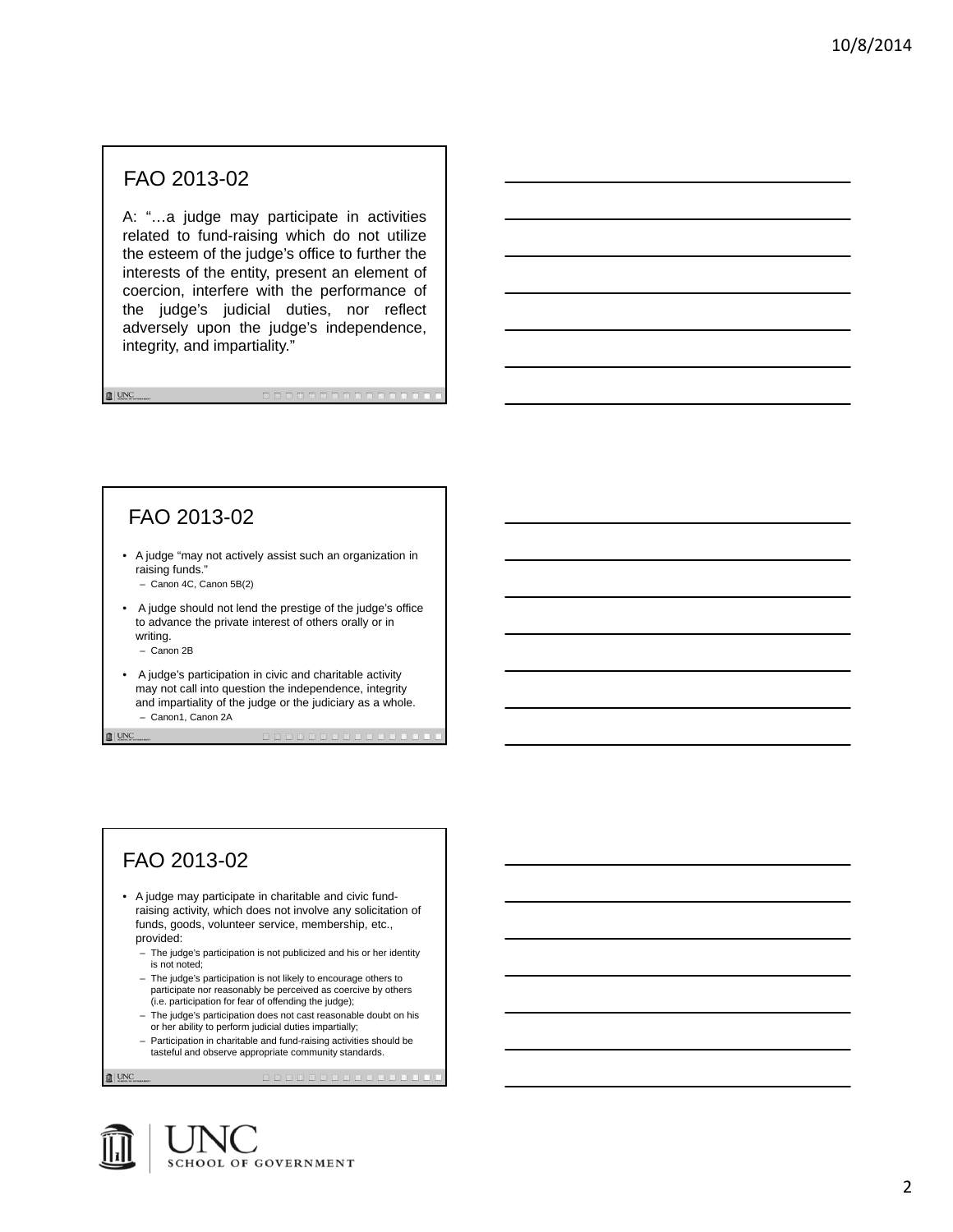### FAO 2013-02

 $\mathbf{R}$  UNC

+ Generally, situations where a judge's participation in a fundraising activity is unseen or unnoticed would not violate the Code.

- Situations where a the judge's name, image, or judicial office are being used to promote the private interests of another may violate the code.



# FAO 2014-01

Q: May a judge maintain membership in voluntary bar associations?

 $\mathbf{R}$  | UNC

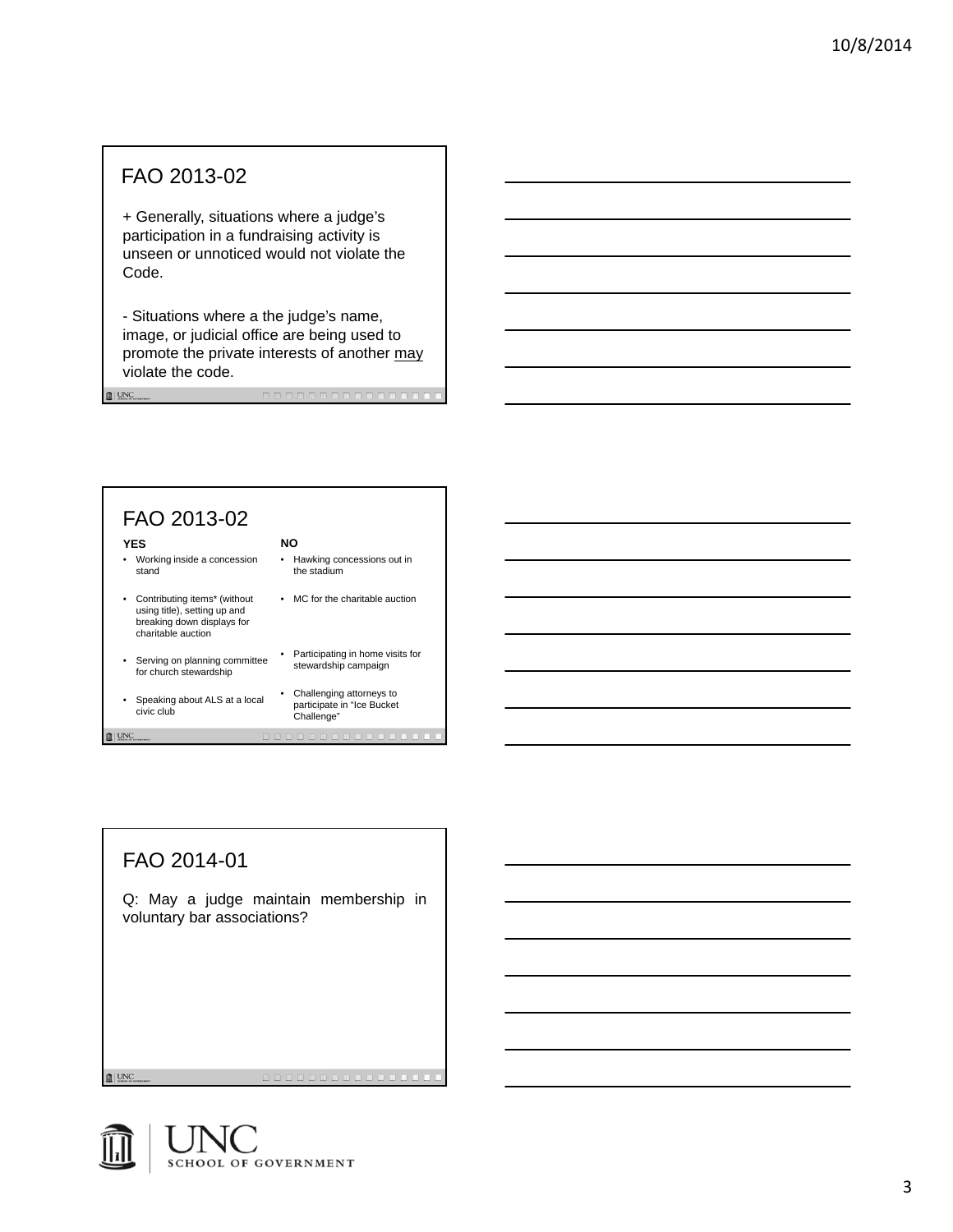A: "A judge may maintain membership in a voluntary bar association so long as the organization promotes the bar in general and the legal profession as a whole, and is not essentially a law-related special interest group which promotes issues pertaining to the representation of a particular group of clients."

## FAO 2014-01

 $\mathbf{R}$  UNC

"The Commission further reasoned that membership in gender, ethnic, and cultural based bar associations is permitted, so long as the entity does not practice unlawful discrimination."

## FAO 2014-01

#### **No**

 $\mathbf{R}$  | UNC

- criminal defendants
- personal injury plaintiffs
- criminal prosecution
- insurance defense
- attorneys of color • voluntary county bar association

• women attorneys

**Yes**

• family law section of bar\* (represents both sides)

. . . . . . . . . . .

 $\mathbb{R}$  | UNC

**SCHOOL OF GOVERNMENT**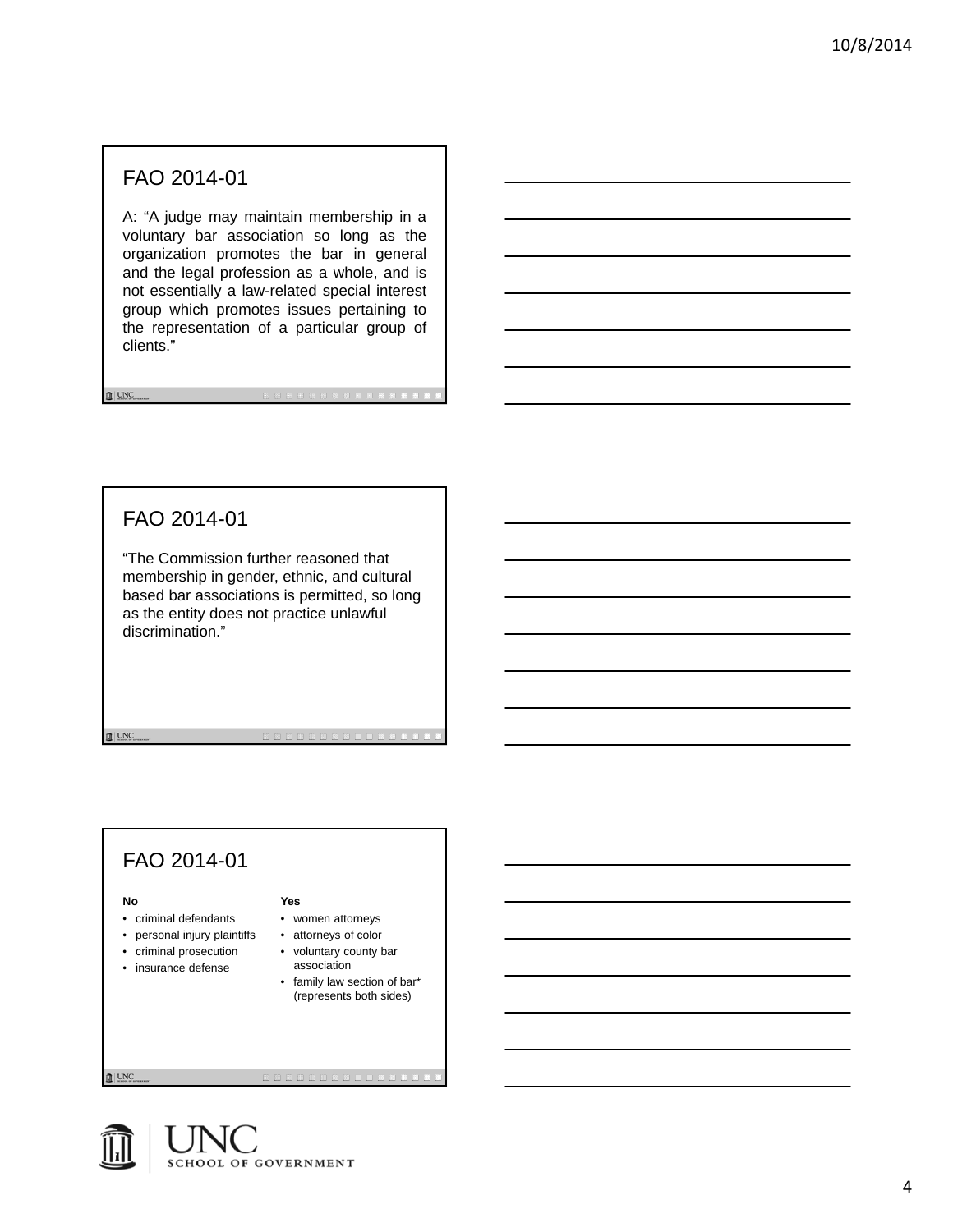Q: "Is a judge required to disqualify from matters wherein a party moves for the disqualification of the judge based upon the fact that the party has filed a complaint about the judge with the Judicial Standards Commission?"

### FAO 2014-02

 $\mathbf{R}$  UNC

A: "The mere filing of a complaint with the Judicial Standards Commission, nothing else appearing, does not establish a reasonable basis upon which one may reasonably question the subject judge's impartiality in proceedings involving the complainant."

## FAO 2014-02

The Commission recognizes the likely abuse of the judicial process which would arise should a party be permitted to "judge shop" by way of motions to disqualify a judge based upon the mere filing with the Commission of a complaint against the judge.

a de la concelho de la concelho de la concelho de la concelho de la concelho de la concelho de la concelho de la

 $\mathbf{R}$  | UNC

 $\mathbf{B}$  | UNC

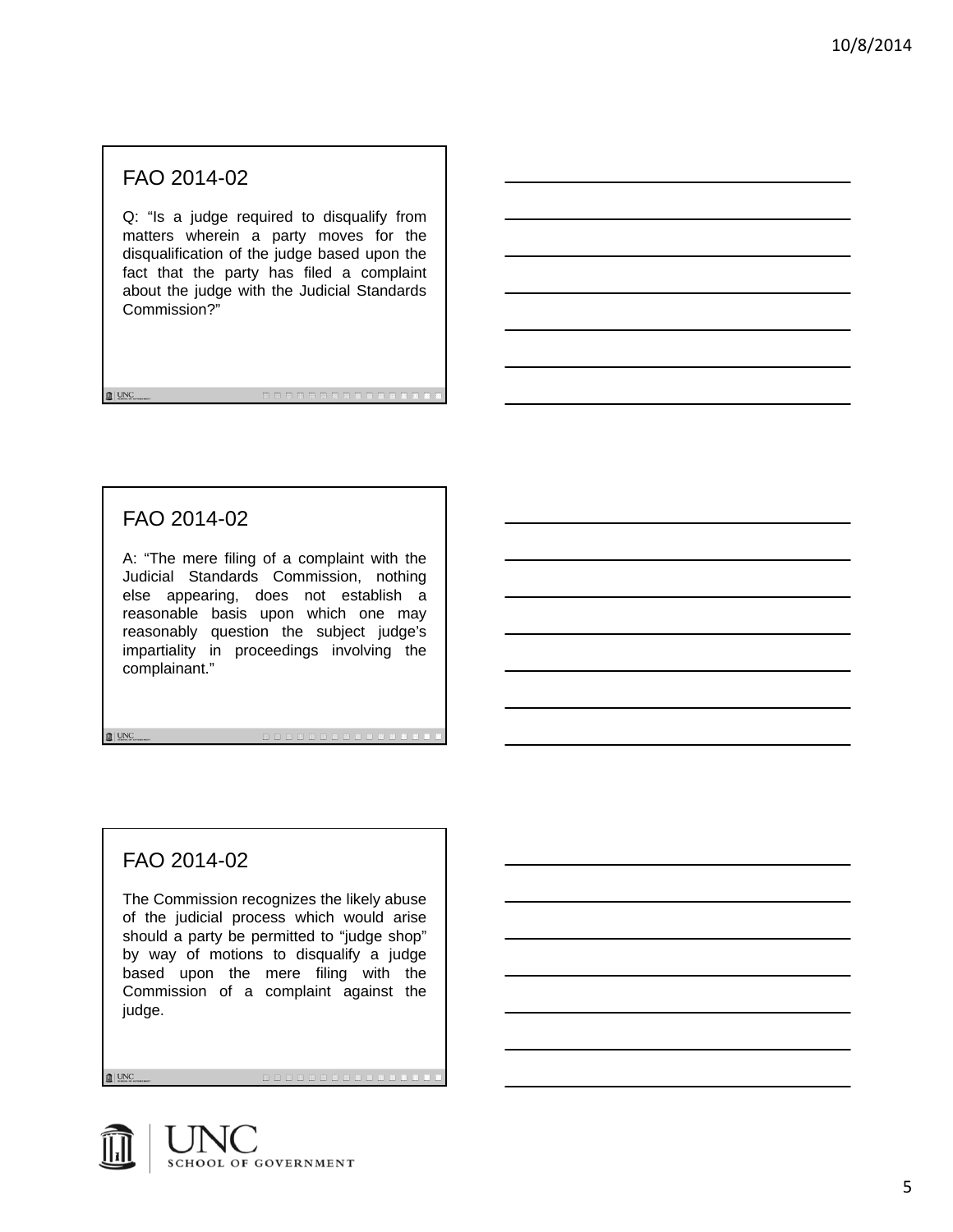- Distinguished from *In re Braswell*, 358 N.C. 721 (2004)
	- "…a judge is disqualified from hearing a case when one of the parties has a pending lawsuit against the judge…"
- Pre-existing conflict vs. manufactured

## FAO 2014-02

 $\mathbf{R}$  | UNC

 $\mathbf{R}$  | UNC

- When to recuse…
	- During formal investigation,
	- After receiving a private letter of caution,
	- After served with a statement of charges,
	- After receiving any disciplinary measure from the NC Supreme Court



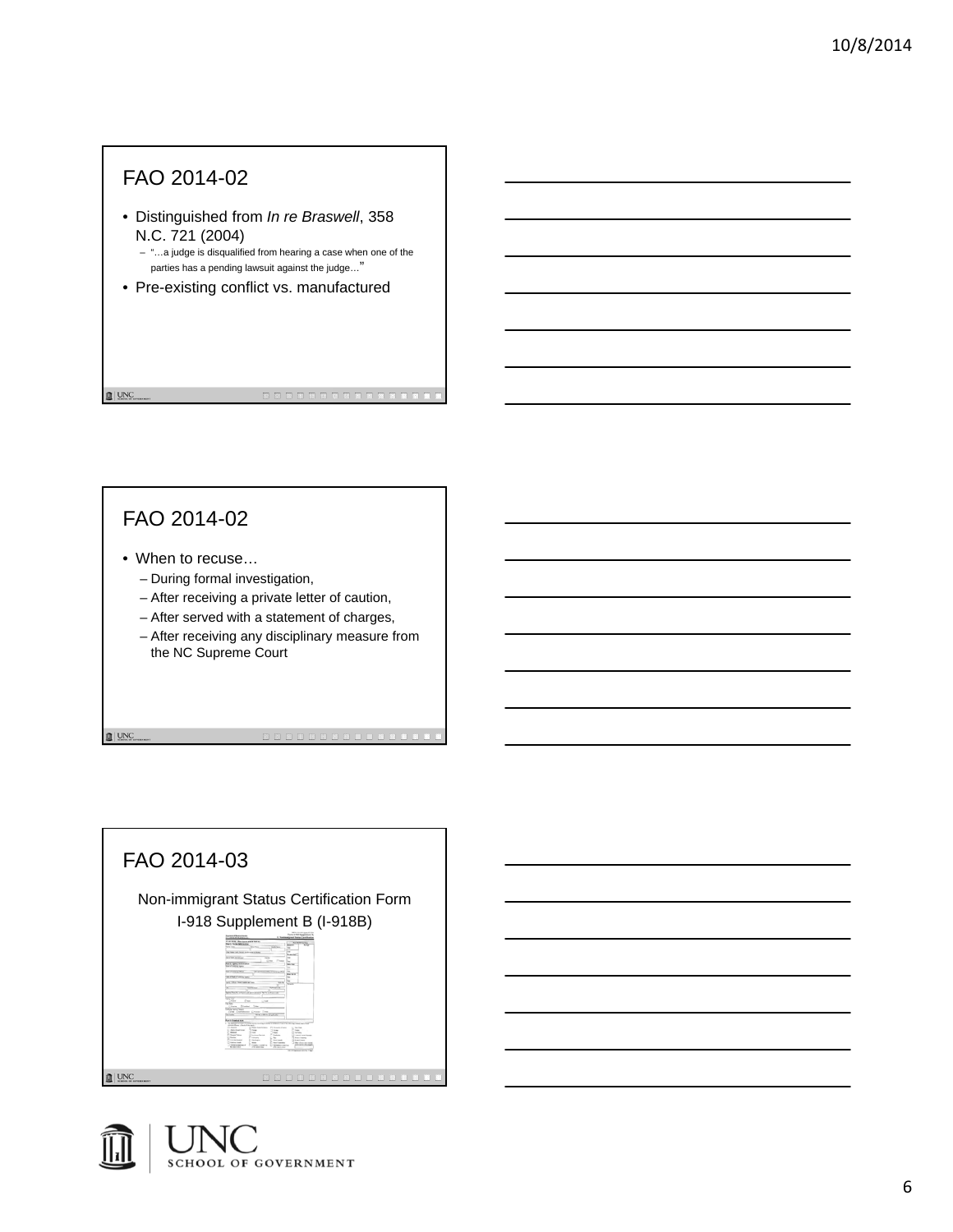#### Q: Three part question

- "Should judges …certify that [certain] individuals are, have been, or are likely to be helpful in the investigation or prosecution of that [certain crimes]?"
- Should judges register with Homeland Security that they are authorized to sign a I-918B on behalf of law enforcement agencies?
- If a judge has already [certified] an …individual's helpfulness in assisting in the investigation or prosecution of a criminal matter, what are the judge's obligations in any future matter concerning adjudication of that individual?

#### FAO 2014-03

 $\mathbf{R}$  UNC

 $\mathbf{0}$  | UNC

#### A: Three part answer

- Judges should not execute I-918B forms, certifying the likelihood that an alien victim of criminal activity is, has been, or will be helpful in the investigation or prosecution of that activity.
- Judges should not provide information for a federal "Certifying Official" registry.
- If a judge has executed a I-918B certifying the helpfulness or potential helpfulness of an alien victim in the prosecution of a crime, that judge should disqualify himself or herself from any criminal matters involving that victim.

### FAO 2014-03

• Reasoning

- Voluntary character testimony? (Honesty, credibility, reliability, "helpfulness")
- Not a part of "prosecutorial team"
- Improper to forecast "potential" helpfulness
- Improper to speak for "law enforcement"

 $\mathbb{R}$  | UNC

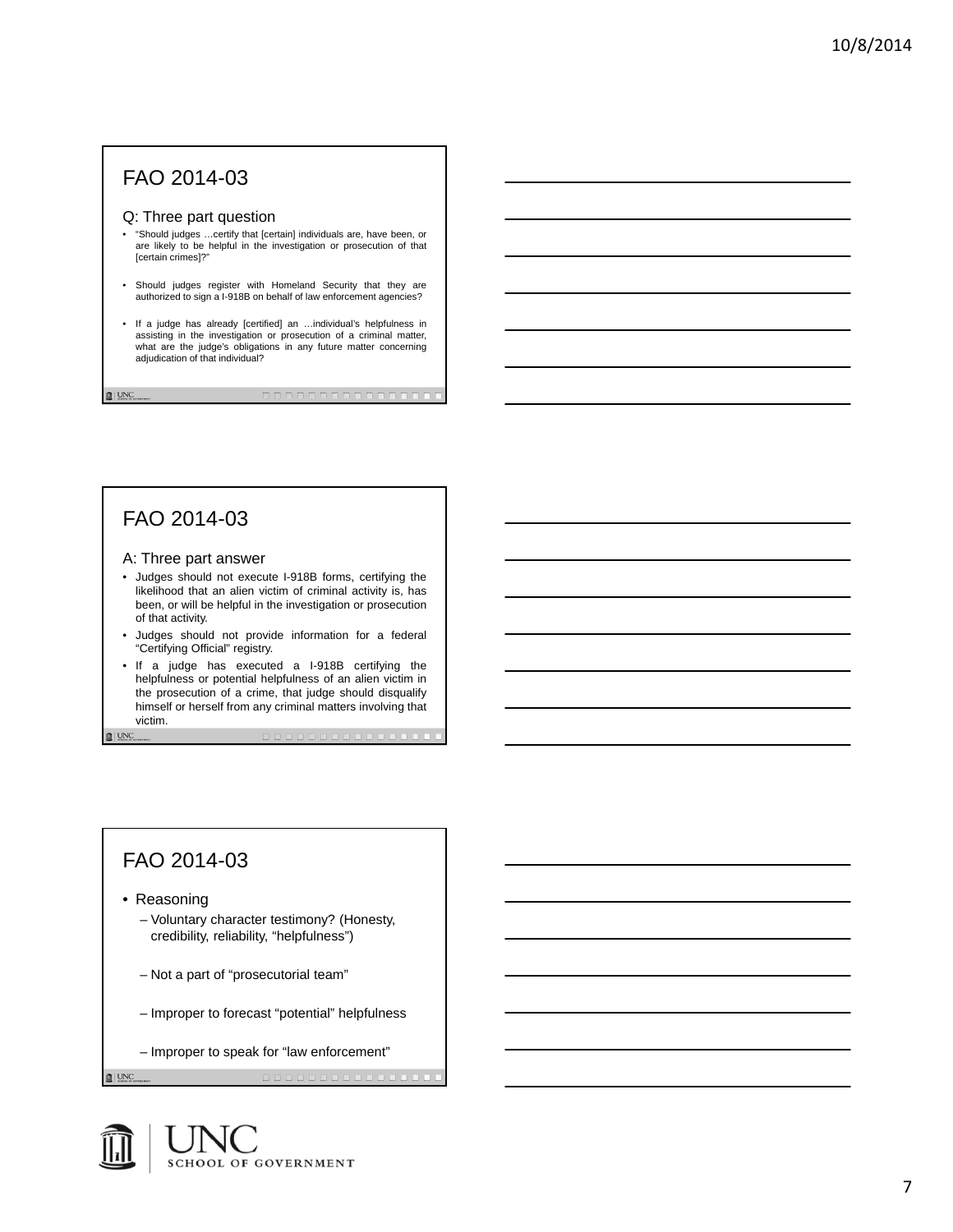#### **Helpfulness to Prosecution**

#### **Duty to Monitor & Notify**

**FT OSECUTION**<br> **EXECUTION**<br> **EXECUTION**<br> **C** from explanation of the victim's helpfulness to<br>
the investigation or prosecution of the eriminal<br>
activity, A victim must provide evidence to USCIS<br>
but he or she (or, in the

Part 6 - Certification **FT 6** - Certification block carefully. NOTE: If<br>  $\mathbf{F}^{\text{H}}$  The victim unreasonably refuses to assist in the size<br>
the victim unreasonably refuses to assist in the control investigation or prosecution of the qualifyi

 $\hfill \blacksquare$ 



## FAO 2014-03

- Additional Issues
	- Judge's certification leads to four year work visa. Why?
	- Judge's obligation to monitor "helpfulness" and notify Homeland Security
	- Many other officials are already authorized to provide this certification, including DSS, and other social welfare officials

 $\mathbf{B}$  | UNC